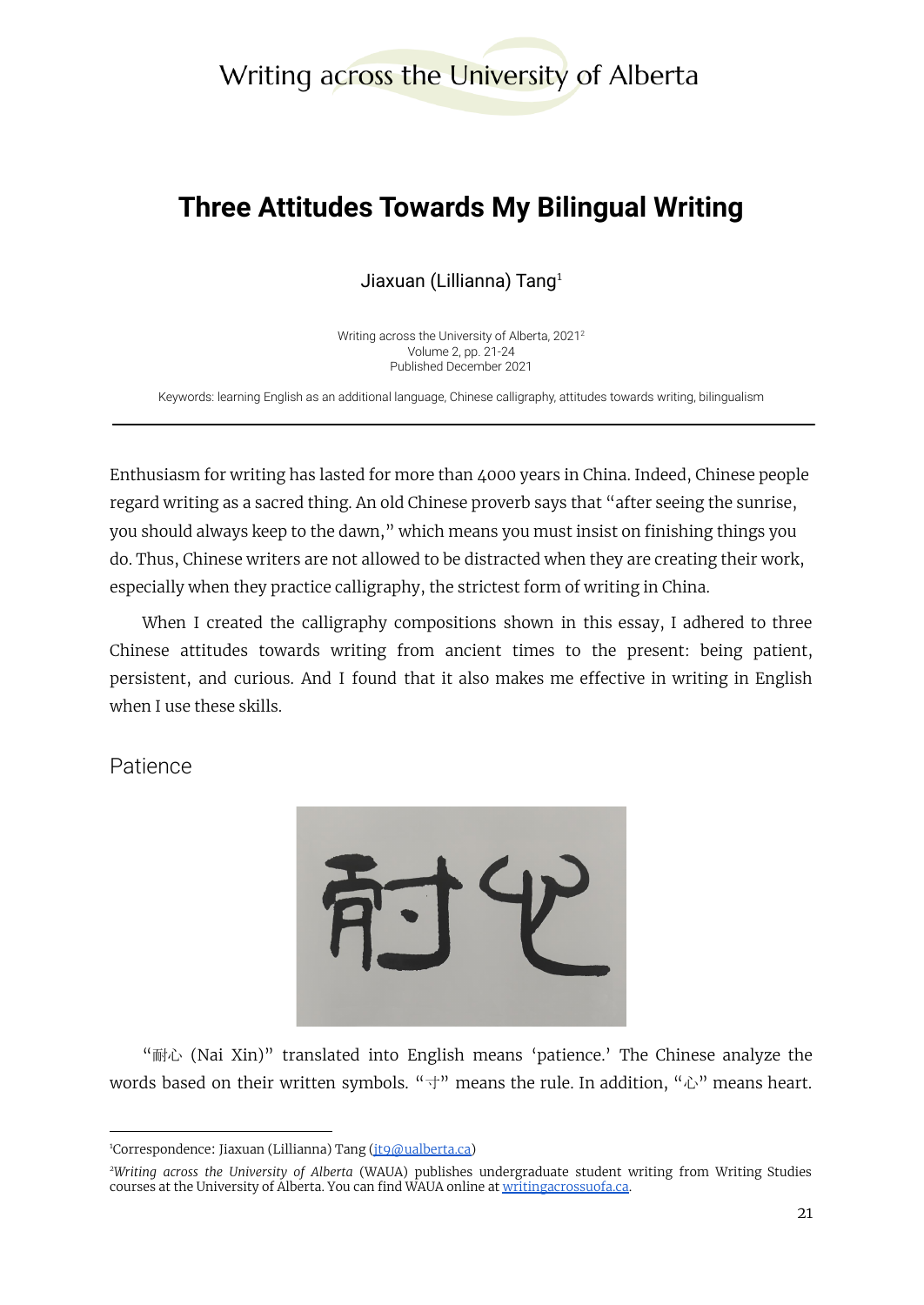Thus, "耐心" encourages writers to write at a peaceful pace and follow their hearts. In English, the dictionary definition for patience is "the capacity to accept or tolerate delay, problems, or suffering without becoming annoyed or anxious" (Oxford University Press). Both of those attitudes make me write more effectively. When I do calligraphy, I need to be patient and attentive. Otherwise, the lines I write will become thick and thin. The quality of my compositions depends on my writing attitude. I will stop writing when I feel emotional and impatient and have no idea how to continue with a fancy thesis. If I start to write with a gentle attitude, I can write my thoughts in a lively way.

This opinion is reflected in the article "In Praise of the Humble Comma" by Pico Iyer (2001). Iyer (2001) highlights that "punctuation, one is taught, has a point: to keep up law and order" (para. 2). Writers must follow the rules in writing if they want a structured essay. It is important to always write the introduction and thesis statement at the beginning of an essay. This principle also applies beyond punctuation. If I make an outline and research patiently before writing an essay, the content and structure will not be wrong. Writers need to be confident so that they can produce more effective work under rational and patient conditions.

#### **Persistence**



"坚持 (Jian Chi)" in English means 'persistence.' Chinese people use this word to encourage others to continue working. They generally believe that the decisions must be completely wonderful. The first symbol in the word "Jian Chi," "坚," describes a scene that a person stands on the ground ( $\pm$ ) and writes again and again (又). In addition, "持," tells people that they need to keep doing their work. Putting those symbols together explains that being persistent in writing can help people find inspiration.

In Chinese, each word symbol may have more than one meaning in the different dynasties. Therefore, calligraphers need to research dictionaries to find the correct Chinese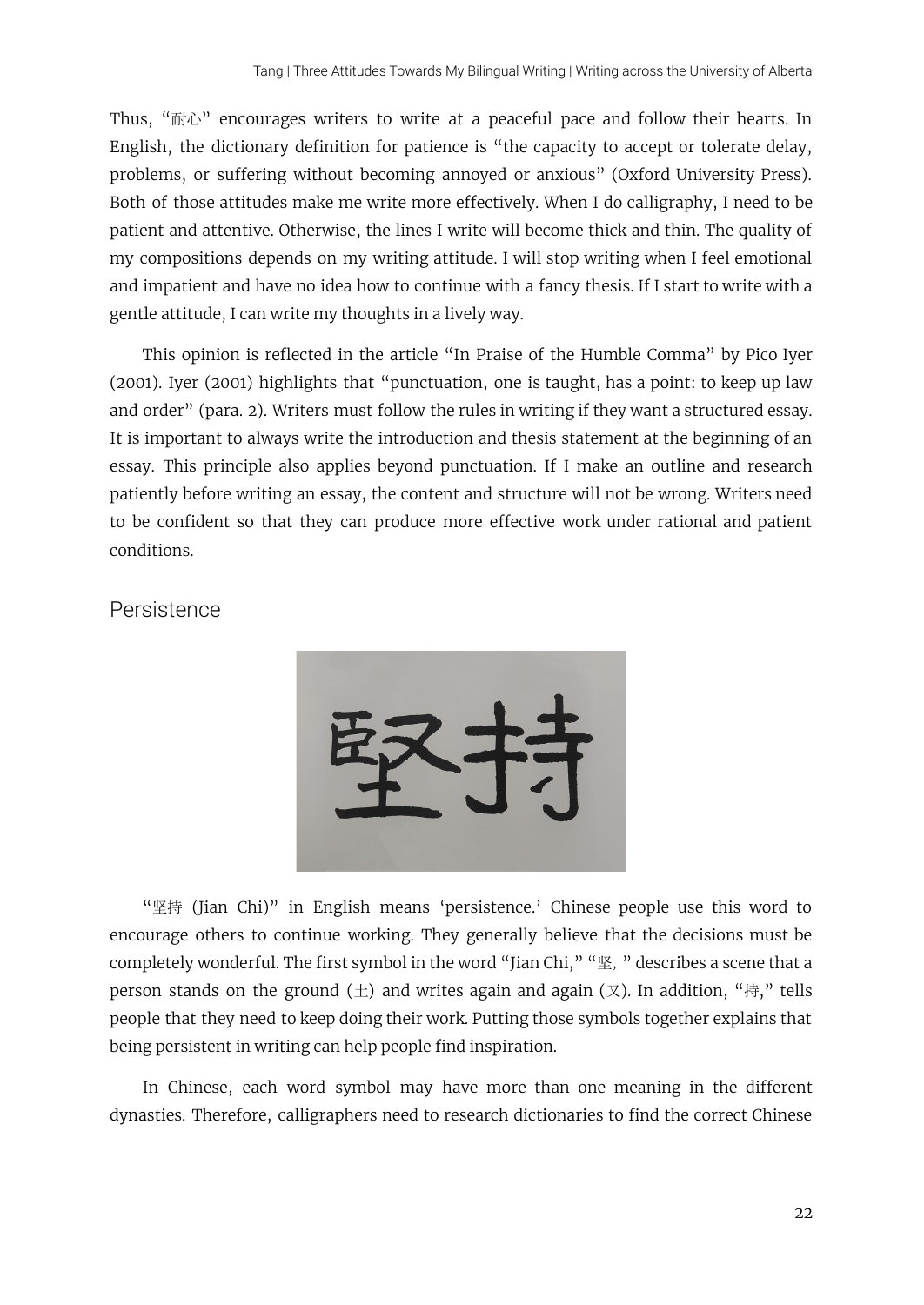symbols they want to use. I must stand my ground and search again and again for the definition of Chinese symbols every day to produce good calligraphy for people.

It is the same concept when I write in English. When I am editing my essay, I only edit one of the paragraphs for one day. Then, I have more time to think and keep editing. Being persistent and trying, again and again, results in a higher quality of writing. Also, it helps me to release pressure when I am creating compositions.

### **Curiosity**



The third word that Chinese people attach importance to in writing is "求知 (Qiu Zhi)," which translates into English as 'curiosity.' The symbol of " $\mathbb{R}$ " means to request, and " $\mathbb{H}$ " is knowledge. In Chinese schools, teachers say that "after you have enough knowledge, you should continue to explore more." Our teachers believe only new objects can arouse the students' curiosity and help them create more amazing writings. In China, there are thousands of ways to write Chinese symbols. Therefore, Chinese people have to gain a thirst for knowledge during writing. Otherwise, it is hard to find the correct form. They need to explore the time, place, historical background, and origin of each stroke on a word. Only then can they judge the correct use of that word in writing.

When writing an essay, students need to be curious to find all kinds of materials and resources to prove their point of view, or else it is hard for them to write their essays specifically. As composition scholar Donald Murray (1995) writes, "this experience--observation, thought, or feeling--has not existed until I write it. As writers, we must value our response to our world" (p. 83). Writers should be curious about the world and keep exploring new things.

Learning the writing process and techniques of other authors makes me curious. When I learn new writing skills, I put my new ideas into upcoming projects. For instance, writing in Chinese and English requires two different methods. For instance, people cannot copy others' work and add those to their work in English. Under this situation, reading excellent